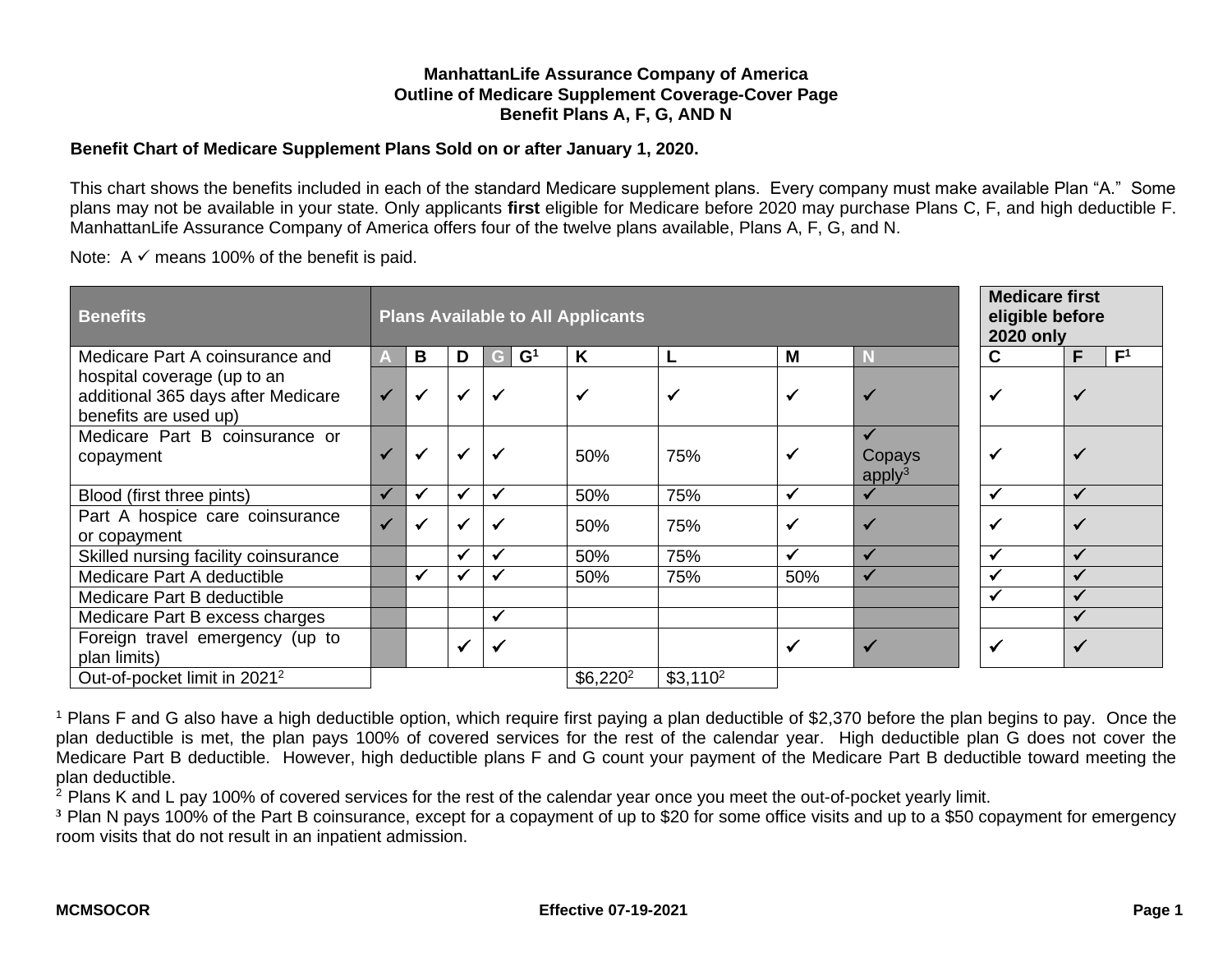#### **ManhattanLife Assurance Company of America ANNUAL PREFERRED ATTAINED AGE PREMIUMS FOR USE IN OREGON ZIP CODES 970-972**

| <b>Attained</b> |        | Female      |        |        |                                                                                          |        | <b>Male</b> |                |
|-----------------|--------|-------------|--------|--------|------------------------------------------------------------------------------------------|--------|-------------|----------------|
| Age             | Plan A | Plan F      | Plan G | Plan N | Plan A                                                                                   | Plan F | Plan G      | Plan N         |
| $0 - 64$        | 1,762  | 1,865       | 1,543  | 1,241  | 1,939                                                                                    | 2,051  | 1,697       | 1,365          |
| 65              | 1,762  | 1,865       | 1,543  | 1,241  | 1,939                                                                                    | 2,051  | 1,697       | 1,365          |
| 66              | 1,762  | 1,865       | 1,543  | 1,241  | 1,939                                                                                    | 2,051  | 1,697       | 1,365          |
| 67              | 1,762  | 1,865       | 1,543  | 1,241  | 1,939                                                                                    | 2,051  | 1,697       | 1,365          |
| 68              | 1,801  | 2,034       | 1,619  | 1,313  | 1,981                                                                                    | 2,237  | 1,780       | 1,445          |
| 69              | 1,864  | 2,128       | 1,697  | 1,367  | 2,050                                                                                    | 2,340  | 1,867       | 1,503          |
| 70              | 1,930  | 2,212       | 1,754  | 1,418  | 2,122                                                                                    | 2,434  | 1,930       | 1,561          |
| 71              | 1,987  | 2,295       | 1,826  | 1,478  | 2,186                                                                                    | 2,525  | 2,009       | 1,625          |
| 72              | 2,045  | 2,378       | 1,898  | 1,537  | 2,249                                                                                    | 2,615  | 2,088       | 1,691          |
| 73              | 2,102  | 2,466       | 1,971  | 1,597  | 2,313                                                                                    | 2,713  | 2,168       | 1,757          |
| 74              | 2,182  | 2,556       | 2,045  | 1,656  | 2,400                                                                                    | 2,812  | 2,249       | 1,822          |
| 75              | 2,273  | 2,651       | 2,129  | 1,715  | 2,501                                                                                    | 2,916  | 2,343       | 1,887          |
| 76              | 2,350  | 2,734       | 2,201  | 1,770  | 2,585                                                                                    | 3,008  | 2,420       | 1,948          |
| 77              | 2,430  | 2,824       | 2,277  | 1,835  | 2,673                                                                                    | 3,107  | 2,505       | 2,019          |
| 78              | 2,516  | 2,920       | 2,358  | 1,900  | 2,767                                                                                    | 3,212  | 2,594       | 2,091          |
| 79              | 2,608  | 3,018       | 2,441  | 1,976  | 2,869                                                                                    | 3,319  | 2,685       | 2,174          |
| 80              | 2,707  | 3,118       | 2,525  | 2,055  | 2,977                                                                                    | 3,429  | 2,778       | 2,260          |
| 81              | 2,801  | 3,218       | 2,611  | 2,134  | 3,081                                                                                    | 3,540  | 2,872       | 2,347          |
| 82              | 2,901  | 3,322       | 2,698  | 2,215  | 3,191                                                                                    | 3,654  | 2,968       | 2,436          |
| 83              | 3,007  | 3,427       | 2,788  | 2,287  | 3,308                                                                                    | 3,770  | 3,067       | 2,516          |
| 84              | 3,120  | 3,535       | 2,880  | 2,360  | 3,433                                                                                    | 3,889  | 3,168       | 2,596          |
| 85              | 3,240  | 3,628       | 2,959  | 2,434  | 3,564                                                                                    | 3,991  | 3,255       | 2,677          |
| 86              | 3,354  | 3,687       | 3,011  | 2,482  | 3,690                                                                                    | 4,056  | 3,311       | 2,731          |
| 87              | 3,477  | 3,729       | 3,047  | 2,519  | 3,824                                                                                    | 4,101  | 3,352       | 2,770          |
| 88              | 3,606  | 3,770       | 3,083  | 2,555  | 3,966                                                                                    | 4,147  | 3,392       | 2,811          |
| 89              | 3,744  | 3,812       | 3,120  | 2,592  | 4,118                                                                                    | 4,193  | 3,432       | 2,851          |
| 90              | 3,872  | 3,853       | 3,156  | 2,628  | 4,259                                                                                    | 4,238  | 3,472       | 2,892          |
| 91              | 3,984  | 3,885       | 3,185  | 2,658  | 4,382                                                                                    | 4,274  | 3,504       | 2,923          |
| 92              | 4,100  | 3,918       | 3,214  | 2,687  | 4,510                                                                                    | 4,310  | 3,535       | 2,955          |
| 93              | 4,202  | 3,950       | 3,243  | 2,715  | 4,622                                                                                    | 4,345  | 3,567       | 2,986          |
| 94              | 4,303  | 3,983       | 3,271  | 2,744  | 4,733                                                                                    | 4,381  | 3,598       | 3,019          |
| 95              | 4,402  | 4,016       | 3,299  | 2,773  | 4,842                                                                                    | 4,417  | 3,630       | 3,050          |
| 96              | 4,494  | 4,016       | 3,299  | 2,773  | 4,944                                                                                    | 4,417  | 3,630       | 3,050          |
| 97              | 4,584  | 4,016       | 3,299  | 2,773  | 5,043                                                                                    | 4,417  | 3,630       | 3,050          |
| 98              | 4,671  | 4,016       | 3,299  | 2,773  | 5,138                                                                                    | 4,417  | 3,630       | 3,050          |
| 99              | 4,756  | 4,016       | 3,299  | 2,773  | 5,231                                                                                    | 4,417  | 3,630       | 3,050          |
|                 |        |             |        |        | Premium payable other than annual will be determined according to the following factors: |        |             |                |
|                 |        | Semi Annual |        |        | Quarterly                                                                                |        |             | <b>Monthly</b> |

**1/2 1/4 1/12**

**There is a one-time \$25.00 policy fee.**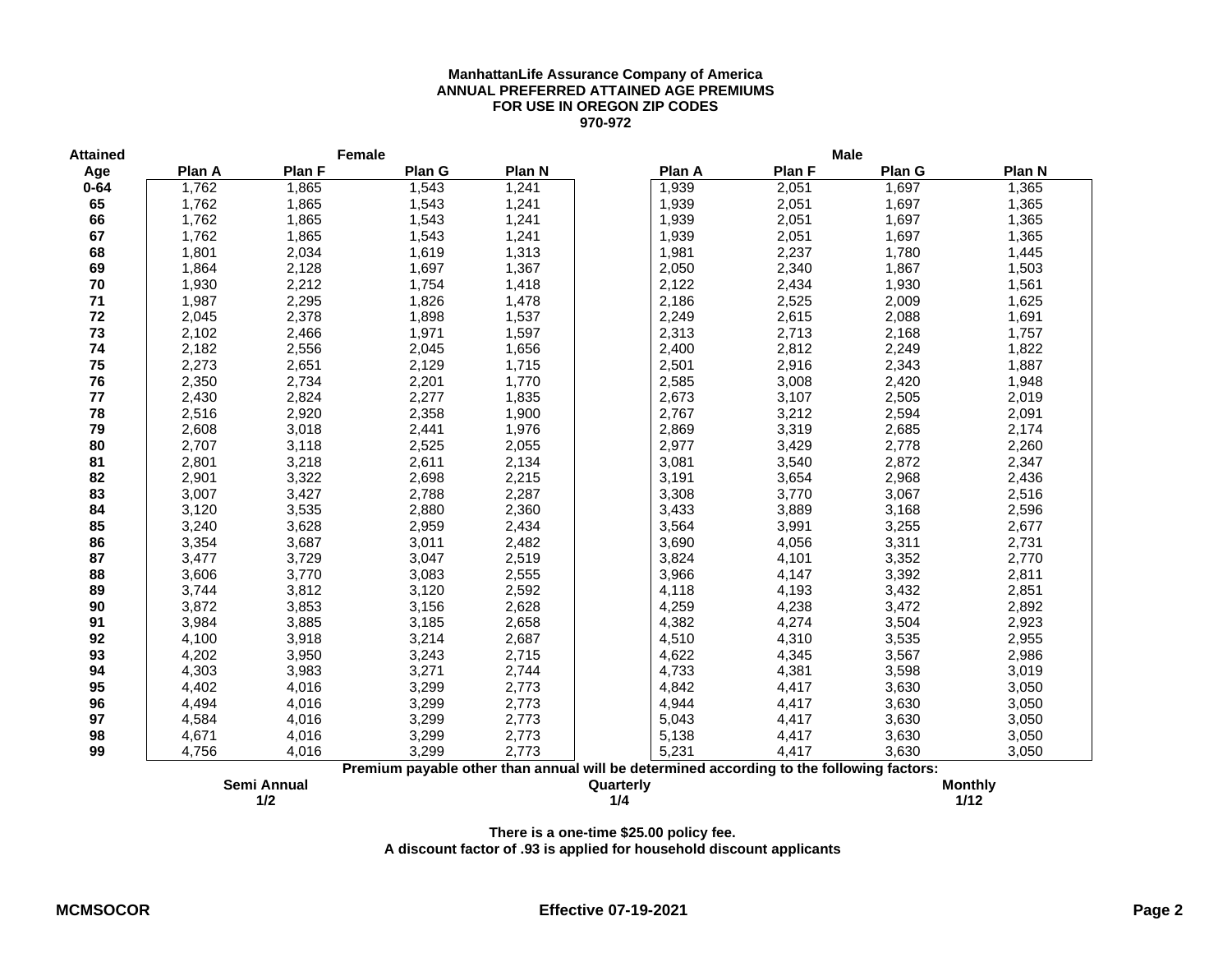#### **ManhattanLife Assurance Company of America ANNUAL STANDARD ATTAINED AGE PREMIUMS FOR USE IN OREGON ZIP CODES 970-972**

| <b>Attained</b> |        | Female        |        |        |                                                                                          |        | <b>Male</b>   |                |
|-----------------|--------|---------------|--------|--------|------------------------------------------------------------------------------------------|--------|---------------|----------------|
| Age             | Plan A | <b>Plan F</b> | Plan G | Plan N | Plan A                                                                                   | Plan F | <b>Plan G</b> | Plan N         |
| $0 - 64$        | 2,027  | 2,144         | 1,774  | 1,427  | 2,229                                                                                    | 2,359  | 1,951         | 1,571          |
| 65              | 2,027  | 2,144         | 1,774  | 1,427  | 2,229                                                                                    | 2,359  | 1,951         | 1,571          |
| 66              | 2,027  | 2,144         | 1,774  | 1,427  | 2,229                                                                                    | 2,359  | 1,951         | 1,571          |
| 67              | 2,027  | 2,144         | 1,774  | 1,427  | 2,229                                                                                    | 2,359  | 1,951         | 1,571          |
| 68              | 2,071  | 2,340         | 1,861  | 1,510  | 2,278                                                                                    | 2,573  | 2,048         | 1,661          |
| 69              | 2,143  | 2,447         | 1,952  | 1,571  | 2,358                                                                                    | 2,691  | 2,147         | 1,729          |
| 70              | 2,219  | 2,544         | 2,018  | 1,632  | 2,441                                                                                    | 2,799  | 2,219         | 1,795          |
| 71              | 2,285  | 2,639         | 2,100  | 1,700  | 2,514                                                                                    | 2,903  | 2,309         | 1,869          |
| 72              | 2,352  | 2,734         | 2,183  | 1,769  | 2,587                                                                                    | 3,008  | 2,401         | 1,945          |
| 73              | 2,417  | 2,836         | 2,267  | 1,836  | 2,660                                                                                    | 3,119  | 2,493         | 2,020          |
| 74              | 2,509  | 2,939         | 2,352  | 1,904  | 2,760                                                                                    | 3,233  | 2,587         | 2,095          |
| 75              | 2,615  | 3,048         | 2,449  | 1,973  | 2,876                                                                                    | 3,353  | 2,694         | 2,170          |
| 76              | 2,702  | 3,144         | 2,531  | 2,036  | 2,972                                                                                    | 3,459  | 2,784         | 2,239          |
| 77              | 2,795  | 3,248         | 2,619  | 2,110  | 3,074                                                                                    | 3,573  | 2,881         | 2,321          |
| 78              | 2,893  | 3,358         | 2,712  | 2,185  | 3,182                                                                                    | 3,694  | 2,983         | 2,404          |
| 79              | 3,000  | 3,470         | 2,807  | 2,273  | 3,299                                                                                    | 3,817  | 3,088         | 2,500          |
| 80              | 3,113  | 3,585         | 2,904  | 2,363  | 3,425                                                                                    | 3,944  | 3,195         | 2,599          |
| 81              | 3,221  | 3,701         | 3,002  | 2,454  | 3,543                                                                                    | 4,071  | 3,303         | 2,699          |
| 82              | 3,336  | 3,820         | 3,103  | 2,547  | 3,669                                                                                    | 4,202  | 3,414         | 2,802          |
| 83              | 3,459  | 3,941         | 3,207  | 2,630  | 3,804                                                                                    | 4,335  | 3,527         | 2,893          |
| 84              | 3,588  | 4,065         | 3,312  | 2,714  | 3,947                                                                                    | 4,472  | 3,643         | 2,984          |
| 85              | 3,726  | 4,172         | 3,403  | 2,798  | 4,100                                                                                    | 4,589  | 3,743         | 3,078          |
| 86              | 3,858  | 4,240         | 3,462  | 2,855  | 4,244                                                                                    | 4,665  | 3,808         | 3,140          |
| 87              | 3,998  | 4,288         | 3,504  | 2,896  | 4,397                                                                                    | 4,717  | 3,855         | 3,186          |
| 88              | 4,146  | 4,335         | 3,546  | 2,939  | 4,561                                                                                    | 4,769  | 3,901         | 3,233          |
| 89              | 4,306  | 4,383         | 3,587  | 2,981  | 4,736                                                                                    | 4,821  | 3,947         | 3,279          |
| 90              | 4,452  | 4,431         | 3,630  | 3,023  | 4,898                                                                                    | 4,874  | 3,992         | 3,325          |
| 91              | 4,582  | 4,469         | 3,663  | 3,056  | 5,040                                                                                    | 4,915  | 4,029         | 3,362          |
| 92              | 4,714  | 4,505         | 3,695  | 3,089  | 5,186                                                                                    | 4,956  | 4,065         | 3,398          |
| 93              | 4,832  | 4,543         | 3,729  | 3,122  | 5,315                                                                                    | 4,998  | 4,101         | 3,434          |
| 94              | 4,948  | 4,580         | 3,762  | 3,155  | 5,443                                                                                    | 5,038  | 4,137         | 3,471          |
| 95              | 5,062  | 4,618         | 3,794  | 3,189  | 5,568                                                                                    | 5,080  | 4,174         | 3,507          |
| 96              | 5,168  | 4,618         | 3,794  | 3,189  | 5,685                                                                                    | 5,080  | 4,174         | 3,507          |
| 97              | 5,271  | 4,618         | 3,794  | 3,189  | 5,799                                                                                    | 5,080  | 4,174         | 3,507          |
| 98              | 5,372  | 4,618         | 3,794  | 3,189  | 5,909                                                                                    | 5,080  | 4,174         | 3,507          |
| 99              | 5,468  | 4,618         | 3,794  | 3,189  | 6,016                                                                                    | 5,080  | 4,174         | 3,507          |
|                 |        |               |        |        | Premium payable other than annual will be determined according to the following factors: |        |               |                |
|                 |        | Semi Annual   |        |        | Quarterly                                                                                |        |               | <b>Monthly</b> |

**1/2 1/4 1/12**

**There is a one-time \$25.00 policy fee.**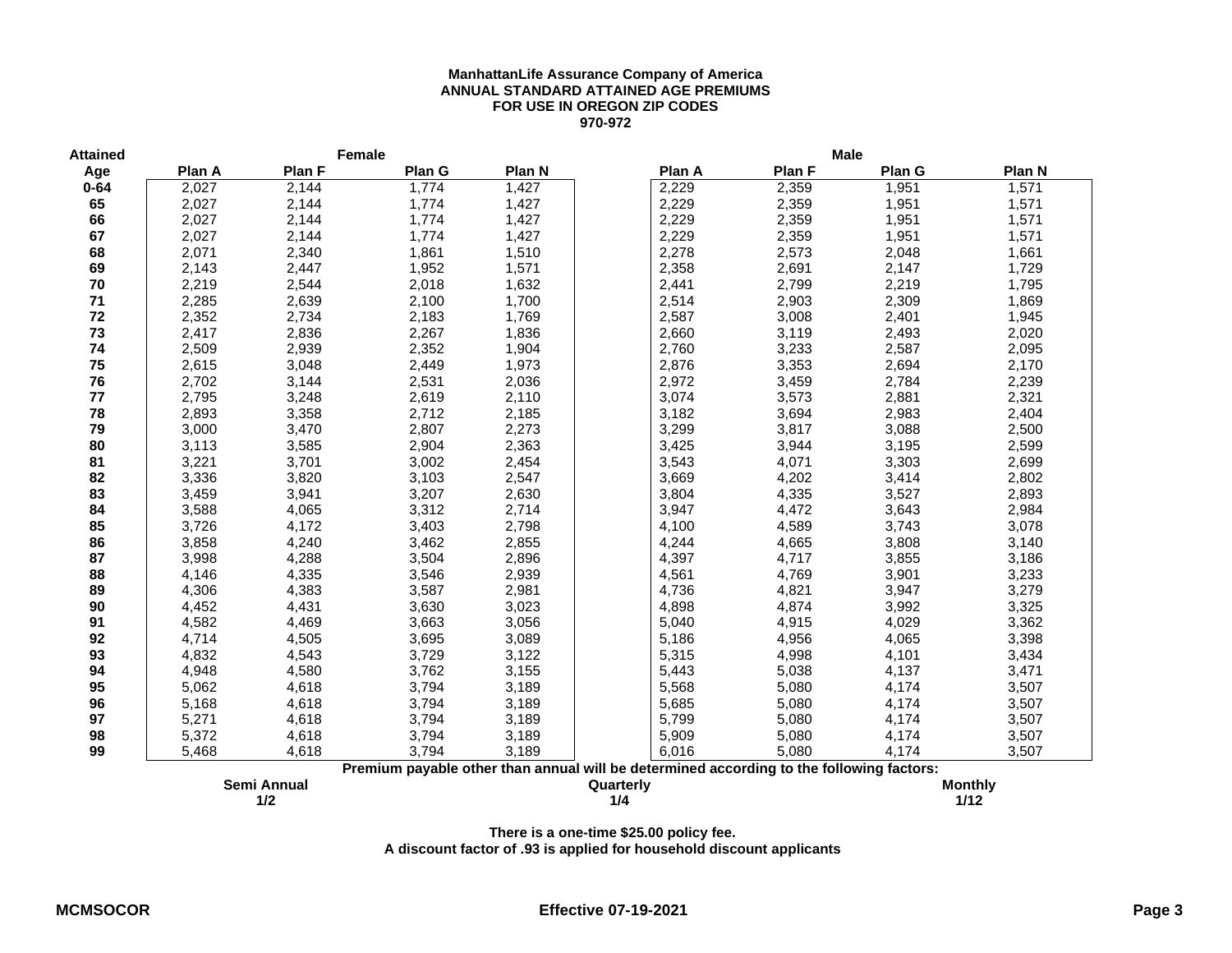#### **ManhattanLife Assurance Company of America ANNUAL PREFERRED ATTAINED AGE PREMIUMS FOR USE IN OREGON ZIP CODES 973-979**

| <b>Attained</b> |        | Female      |        |        |                                                                                          |        | <b>Male</b>   |                |
|-----------------|--------|-------------|--------|--------|------------------------------------------------------------------------------------------|--------|---------------|----------------|
| Age             | Plan A | Plan F      | Plan G | Plan N | Plan A                                                                                   | Plan F | <b>Plan G</b> | Plan N         |
| $0 - 64$        | 1,664  | 1,761       | 1,457  | 1,172  | 1,831                                                                                    | 1,937  | 1,602         | 1,289          |
| 65              | 1,664  | 1,761       | 1,457  | 1,172  | 1,831                                                                                    | 1,937  | 1,602         | 1,289          |
| 66              | 1,664  | 1,761       | 1,457  | 1,172  | 1,831                                                                                    | 1,937  | 1,602         | 1,289          |
| 67              | 1,664  | 1,761       | 1,457  | 1,172  | 1,831                                                                                    | 1,937  | 1,602         | 1,289          |
| 68              | 1,701  | 1,921       | 1,529  | 1,240  | 1,871                                                                                    | 2,113  | 1,681         | 1,364          |
| 69              | 1,760  | 2,009       | 1,603  | 1,291  | 1,936                                                                                    | 2,210  | 1,763         | 1,420          |
| 70              | 1,822  | 2,089       | 1,657  | 1,340  | 2,004                                                                                    | 2,298  | 1,822         | 1,474          |
| 71              | 1,877  | 2,168       | 1,725  | 1,396  | 2,065                                                                                    | 2,384  | 1,897         | 1,535          |
| 72              | 1,931  | 2,246       | 1,793  | 1,452  | 2,124                                                                                    | 2,470  | 1,972         | 1,597          |
| 73              | 1,986  | 2,329       | 1,862  | 1,508  | 2,185                                                                                    | 2,562  | 2,048         | 1,659          |
| 74              | 2,060  | 2,414       | 1,931  | 1,564  | 2,267                                                                                    | 2,655  | 2,124         | 1,720          |
| 75              | 2,147  | 2,503       | 2,011  | 1,620  | 2,362                                                                                    | 2,754  | 2,213         | 1,782          |
| 76              | 2,219  | 2,582       | 2,078  | 1,672  | 2,441                                                                                    | 2,841  | 2,286         | 1,839          |
| 77              | 2,295  | 2,667       | 2,151  | 1,733  | 2,525                                                                                    | 2,934  | 2,366         | 1,907          |
| 78              | 2,376  | 2,757       | 2,227  | 1,794  | 2,613                                                                                    | 3,034  | 2,450         | 1,975          |
| 79              | 2,463  | 2,850       | 2,305  | 1,867  | 2,710                                                                                    | 3,135  | 2,536         | 2,054          |
| 80              | 2,557  | 2,944       | 2,385  | 1,941  | 2,812                                                                                    | 3,239  | 2,624         | 2,134          |
| 81              | 2,645  | 3,040       | 2,466  | 2,015  | 2,910                                                                                    | 3,343  | 2,712         | 2,217          |
| 82              | 2,740  | 3,137       | 2,548  | 2,092  | 3,014                                                                                    | 3,451  | 2,803         | 2,301          |
| 83              | 2,840  | 3,237       | 2,633  | 2,160  | 3,124                                                                                    | 3,561  | 2,897         | 2,376          |
| 84              | 2,947  | 3,339       | 2,720  | 2,229  | 3,242                                                                                    | 3,673  | 2,992         | 2,451          |
| 85              | 3,060  | 3,426       | 2,795  | 2,298  | 3,366                                                                                    | 3,769  | 3,074         | 2,528          |
| 86              | 3,168  | 3,482       | 2,843  | 2,344  | 3,485                                                                                    | 3,831  | 3,127         | 2,579          |
| 87              | 3,284  | 3,522       | 2,877  | 2,379  | 3,612                                                                                    | 3,873  | 3,165         | 2,616          |
| 88              | 3,406  | 3,561       | 2,912  | 2,413  | 3,746                                                                                    | 3,917  | 3,204         | 2,655          |
| 89              | 3,536  | 3,600       | 2,947  | 2,448  | 3,890                                                                                    | 3,960  | 3,241         | 2,693          |
| 90              | 3,657  | 3,639       | 2,981  | 2,482  | 4,022                                                                                    | 4,003  | 3,279         | 2,731          |
| 91              | 3,763  | 3,669       | 3,008  | 2,510  | 4,139                                                                                    | 4,037  | 3,309         | 2,761          |
| 92              | 3,872  | 3,700       | 3,035  | 2,537  | 4,259                                                                                    | 4,071  | 3,339         | 2,791          |
| 93              | 3,969  | 3,731       | 3,063  | 2,564  | 4,366                                                                                    | 4,104  | 3,369         | 2,820          |
| 94              | 4,064  | 3,762       | 3,089  | 2,592  | 4,470                                                                                    | 4,138  | 3,398         | 2,851          |
| 95              | 4,157  | 3,793       | 3,116  | 2,619  | 4,573                                                                                    | 4,172  | 3,428         | 2,881          |
| 96              | 4,244  | 3,793       | 3,116  | 2,619  | 4,669                                                                                    | 4,172  | 3,428         | 2,881          |
| 97              | 4,329  | 3,793       | 3,116  | 2,619  | 4,763                                                                                    | 4,172  | 3,428         | 2,881          |
| 98              | 4,412  | 3,793       | 3,116  | 2,619  | 4,853                                                                                    | 4,172  | 3,428         | 2,881          |
| 99              | 4,491  | 3,793       | 3,116  | 2,619  | 4,940                                                                                    | 4,172  | 3,428         | 2,881          |
|                 |        |             |        |        | Premium payable other than annual will be determined according to the following factors: |        |               |                |
|                 |        | Semi Annual |        |        | Quarterly                                                                                |        |               | <b>Monthly</b> |

**There is a one-time \$25.00 policy fee.**

**1/2 1/4 1/12**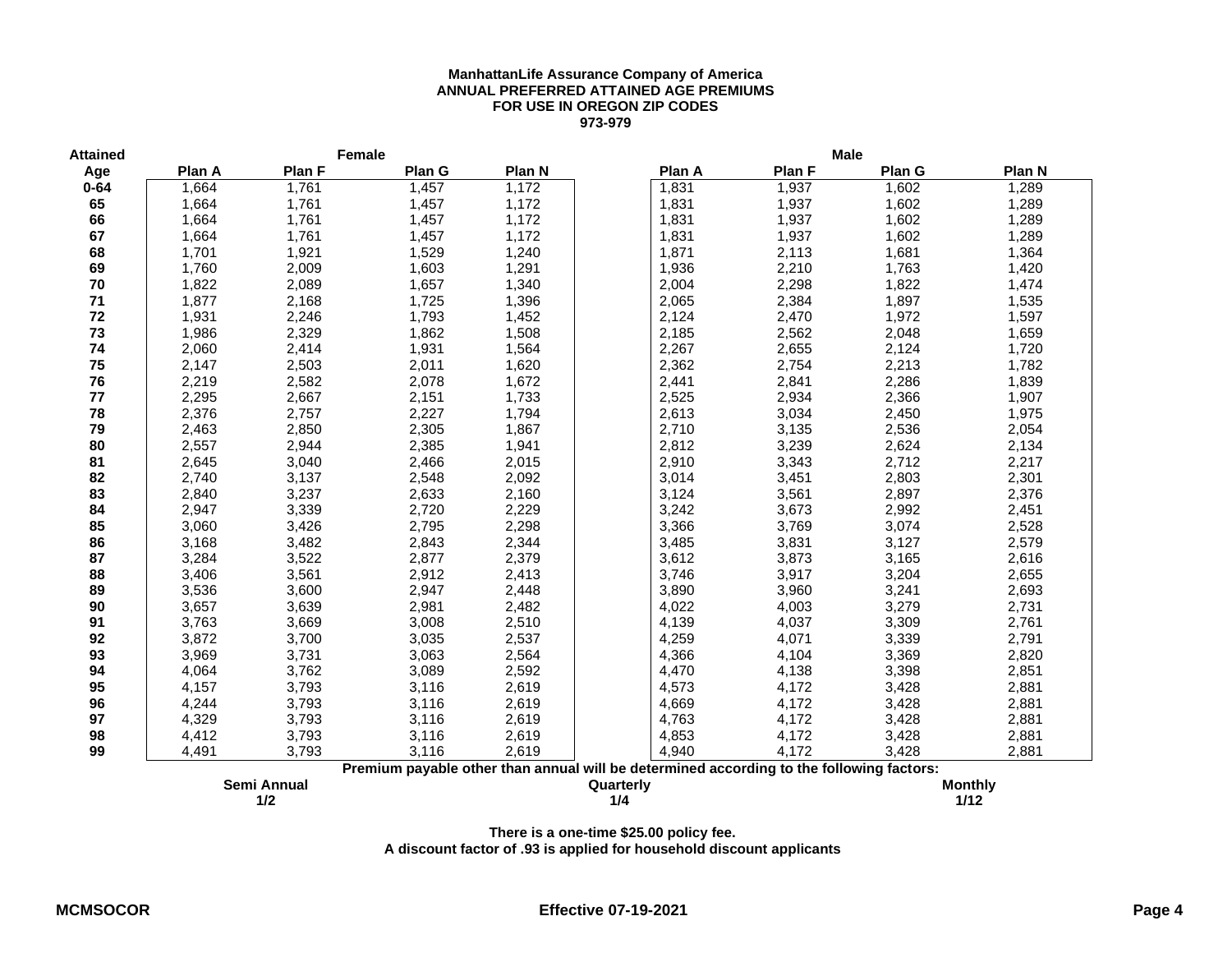#### **ManhattanLife Assurance Company of America ANNUAL STANDARD ATTAINED AGE PREMIUMS FOR USE IN OREGON ZIP CODES 973-979**

| <b>Attained</b> |        | Female      |        |        |                                                                                          |        | <b>Male</b> |                |
|-----------------|--------|-------------|--------|--------|------------------------------------------------------------------------------------------|--------|-------------|----------------|
| Age             | Plan A | Plan F      | Plan G | Plan N | Plan A                                                                                   | Plan F | Plan G      | Plan N         |
| $0 - 64$        | 1,914  | 2,025       | 1,675  | 1,348  | 2,105                                                                                    | 2,228  | 1,843       | 1,483          |
| 65              | 1,914  | 2,025       | 1,675  | 1,348  | 2,105                                                                                    | 2,228  | 1,843       | 1,483          |
| 66              | 1,914  | 2,025       | 1,675  | 1,348  | 2,105                                                                                    | 2,228  | 1,843       | 1,483          |
| 67              | 1,914  | 2,025       | 1,675  | 1,348  | 2,105                                                                                    | 2,228  | 1,843       | 1,483          |
| 68              | 1,956  | 2,210       | 1,758  | 1,426  | 2,151                                                                                    | 2,430  | 1,934       | 1,569          |
| 69              | 2,024  | 2,311       | 1,844  | 1,484  | 2,227                                                                                    | 2,542  | 2,028       | 1,633          |
| 70              | 2,095  | 2,403       | 1,906  | 1,541  | 2,305                                                                                    | 2,644  | 2,096       | 1,695          |
| 71              | 2,158  | 2,492       | 1,983  | 1,606  | 2,374                                                                                    | 2,741  | 2,181       | 1,765          |
| 72              | 2,221  | 2,582       | 2,061  | 1,670  | 2,443                                                                                    | 2,841  | 2,268       | 1,837          |
| 73              | 2,283  | 2,678       | 2,141  | 1,734  | 2,512                                                                                    | 2,946  | 2,355       | 1,907          |
| 74              | 2,370  | 2,776       | 2,221  | 1,799  | 2,607                                                                                    | 3,053  | 2,443       | 1,979          |
| 75              | 2,469  | 2,879       | 2,313  | 1,863  | 2,717                                                                                    | 3,167  | 2,544       | 2,049          |
| 76              | 2,552  | 2,969       | 2,390  | 1,923  | 2,807                                                                                    | 3,267  | 2,629       | 2,115          |
| 77              | 2,639  | 3,068       | 2,474  | 1,992  | 2,903                                                                                    | 3,375  | 2,721       | 2,192          |
| 78              | 2,732  | 3,171       | 2,561  | 2,064  | 3,005                                                                                    | 3,488  | 2,817       | 2,270          |
| 79              | 2,833  | 3,278       | 2,651  | 2,147  | 3,116                                                                                    | 3,605  | 2,916       | 2,361          |
| 80              | 2,940  | 3,386       | 2,743  | 2,232  | 3,234                                                                                    | 3,725  | 3,018       | 2,455          |
| 81              | 3,042  | 3,495       | 2,836  | 2,318  | 3,346                                                                                    | 3,845  | 3,120       | 2,549          |
| 82              | 3,151  | 3,607       | 2,931  | 2,406  | 3,465                                                                                    | 3,969  | 3,224       | 2,646          |
| 83              | 3,267  | 3,722       | 3,029  | 2,484  | 3,593                                                                                    | 4,094  | 3,331       | 2,732          |
| 84              | 3,389  | 3,839       | 3,128  | 2,563  | 3,728                                                                                    | 4,224  | 3,441       | 2,819          |
| 85              | 3,519  | 3,940       | 3,214  | 2,643  | 3,872                                                                                    | 4,334  | 3,535       | 2,907          |
| 86              | 3,644  | 4,004       | 3,270  | 2,696  | 4,008                                                                                    | 4,406  | 3,596       | 2,966          |
| 87              | 3,776  | 4,049       | 3,309  | 2,735  | 4,153                                                                                    | 4,455  | 3,641       | 3,009          |
| 88              | 3,916  | 4,094       | 3,349  | 2,775  | 4,308                                                                                    | 4,504  | 3,684       | 3,053          |
| 89              | 4,066  | 4,140       | 3,388  | 2,815  | 4,473                                                                                    | 4,553  | 3,727       | 3,097          |
| 90              | 4,205  | 4,185       | 3,428  | 2,855  | 4,626                                                                                    | 4,604  | 3,771       | 3,140          |
| 91              | 4,327  | 4,220       | 3,460  | 2,886  | 4,760                                                                                    | 4,642  | 3,805       | 3,175          |
| 92              | 4,452  | 4,255       | 3,490  | 2,917  | 4,898                                                                                    | 4,681  | 3,839       | 3,209          |
| 93              | 4,564  | 4,291       | 3,522  | 2,949  | 5,020                                                                                    | 4,720  | 3,873       | 3,244          |
| 94              | 4,673  | 4,326       | 3,553  | 2,980  | 5,141                                                                                    | 4,758  | 3,907       | 3,278          |
| 95              | 4,780  | 4,361       | 3,584  | 3,012  | 5,259                                                                                    | 4,797  | 3,942       | 3,312          |
| 96              | 4,881  | 4,361       | 3,584  | 3,012  | 5,369                                                                                    | 4,797  | 3,942       | 3,312          |
| 97              | 4,978  | 4,361       | 3,584  | 3,012  | 5,477                                                                                    | 4,797  | 3,942       | 3,312          |
| 98              | 5,074  | 4,361       | 3,584  | 3,012  | 5,580                                                                                    | 4,797  | 3,942       | 3,312          |
| 99              | 5,165  | 4,361       | 3,584  | 3,012  | 5,681                                                                                    | 4,797  | 3,942       | 3,312          |
|                 |        |             |        |        | Premium payable other than annual will be determined according to the following factors: |        |             |                |
|                 |        | Semi Annual |        |        | Quarterly                                                                                |        |             | <b>Monthly</b> |

**1/2 1/4 1/12**

**There is a one-time \$25.00 policy fee.**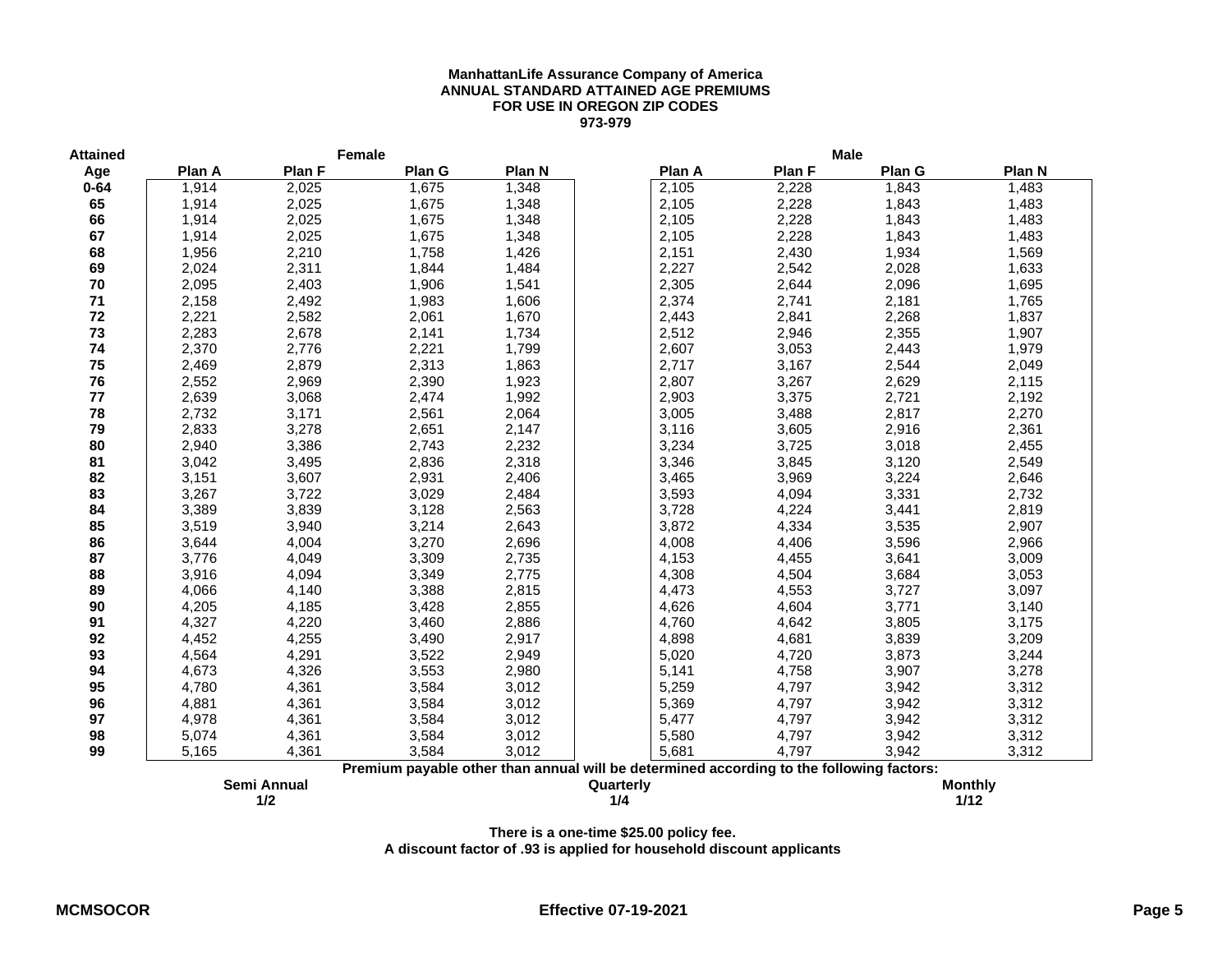### **PREMIUM INFORMATION**

ManhattanLife Assurance Company of America may change your premium if a new table of rates is applicable to the policy. The change in the table of rates will apply to all covered persons in the same class on the date of change. Class is defined as attained age, underwriting class, and state of residence.

Premiums are based on your attained age and will change on Your Policy Anniversary Date.

### **DISCLOSURES**

Use this outline to compare benefits and premiums among policies.

### **READ YOUR POLICY VERY CAREFULLY**

This is only an outline describing your policy's most important features. The policy is your insurance contract. You must read the policy itself to understand all of the rights and duties of both you and ManhattanLife Assurance Company of America.

### **RIGHT TO RETURN POLICY**

If you find that you are not satisfied with your policy, you may return it to our Medicare Supplement Administrative Office at P. O. Box 925568, Houston, Texas 77292-5568. If you send the policy back to us within 30 days after you receive it, we will treat the policy as if it had never been issued and return all of your payments.

### **POLICY REPLACEMENT**

If you are replacing another health insurance policy, do NOT cancel it until you have actually received your new policy and are sure you want to keep it.

#### **NOTICE**

This policy may not fully cover all of your medical costs. Neither ManhattanLife Assurance Company of America nor its agents are connected with Medicare. This outline of coverage does not give all the details of Medicare coverage. Contact your local Social Security Office or consult *Medicare and You* for more details.

### **LIMITATIONS AND EXCLUSIONS**

This Policy does not pay expenses related to any coverage that is limited or excluded by Medicare related to services not "reasonable and Medically Necessary" under the Medicare Program Standards for diagnosis or treatment of Injury or Sickness.

### **REFUND OF PREMIUMS**

The Policy does contain a Pro-Rata Refund provision which provides for the partial refund of premium upon death.

The Policy does contain a Cancellation By Insured provision which provides for a refund of premium upon surrender of the Policy.

### **COMPLETE ANSWERS ARE VERY IMPORTANT**

When you fill out the application for the new policy, be sure to answer truthfully and completely all questions about your medical and health history. The company may cancel your policy and refuse to pay any claims if you leave out or falsify important medical information.

### **Review the application carefully before you sign it. Be certain that all information has been properly recorded.**

### **Please refer to your policy for details.**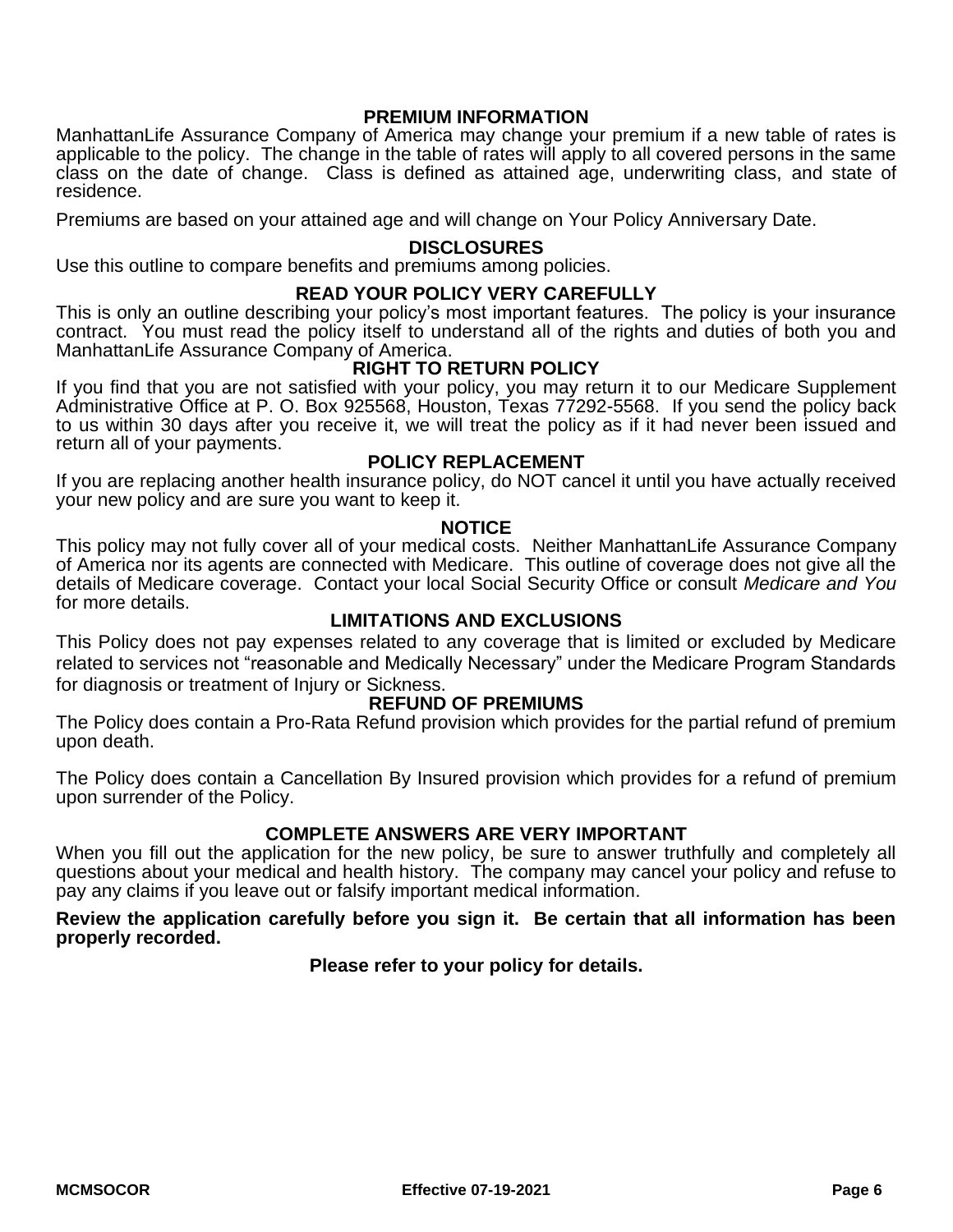### **PLAN A MEDICARE (PART A) – HOSPITAL SERVICES – PER BENEFIT PERIOD**

\*A benefit period begins on the first day you receive service as an inpatient in a hospital and ends after you have been out of the hospital and have not received skilled care in any other facility for 60 days in a row.

| <b>SERVICES</b>                                                                                                                                                                                                                                                                                                                                          | <b>MEDICARE PAYS</b>                                                                                      | <b>PLAN PAYS</b>                       | YOU PAY                                  |
|----------------------------------------------------------------------------------------------------------------------------------------------------------------------------------------------------------------------------------------------------------------------------------------------------------------------------------------------------------|-----------------------------------------------------------------------------------------------------------|----------------------------------------|------------------------------------------|
| <b>HOSPITALIZATION*</b><br>Semiprivate room and board,<br>general nursing and<br>miscellaneous services and                                                                                                                                                                                                                                              |                                                                                                           |                                        |                                          |
| supplies:<br>First 60 days<br>61 <sup>st</sup> thru 90 <sup>th</sup> day<br>91 <sup>st</sup> day and after:<br>- While using 60 lifetime reserve                                                                                                                                                                                                         | All but \$1484<br>All but \$371 a day                                                                     | \$0<br>\$371 a day                     | \$1484 (Part A deductible)<br>\$0        |
| days<br>- Once lifetime reserve days are<br>used:                                                                                                                                                                                                                                                                                                        | All but \$742 a day                                                                                       | \$742 a day                            | \$0                                      |
| - Additional 365 days                                                                                                                                                                                                                                                                                                                                    | \$0                                                                                                       | 100% of Medicare<br>eligible expenses  | $$0**$                                   |
| - Beyond the additional 365<br>days                                                                                                                                                                                                                                                                                                                      | \$0                                                                                                       | \$0                                    | All costs                                |
| <b>SKILLED NURSING FACILITY</b><br><b>CARE*</b><br>You must meet Medicare's<br>requirements, including having<br>been in a hospital for at least 3<br>days and entered a Medicare-<br>approved facility within 30 days<br>after leaving the hospital:<br>First 20 days<br>21 <sup>st</sup> thru 100 <sup>th</sup> day<br>101 <sup>st</sup> day and after | All approved amounts<br>All but \$185.50 a day<br>\$0                                                     | \$0<br>\$0<br>\$0                      | \$0<br>Up to \$185.50 a day<br>All costs |
| <b>BLOOD</b><br>First 3 pints<br><b>Additional amounts</b>                                                                                                                                                                                                                                                                                               | \$0<br>100%                                                                                               | 3 pints<br>\$0                         | \$0<br>\$0                               |
| <b>HOSPICE CARE</b><br>You must meet Medicare's<br>requirements, including a doctor's<br>certification of terminal illness.                                                                                                                                                                                                                              | All but very limited co-<br>payment/coinsurance<br>for out-patient drugs<br>and inpatient respite<br>care | Medicare<br>co-payment/<br>coinsurance | \$0                                      |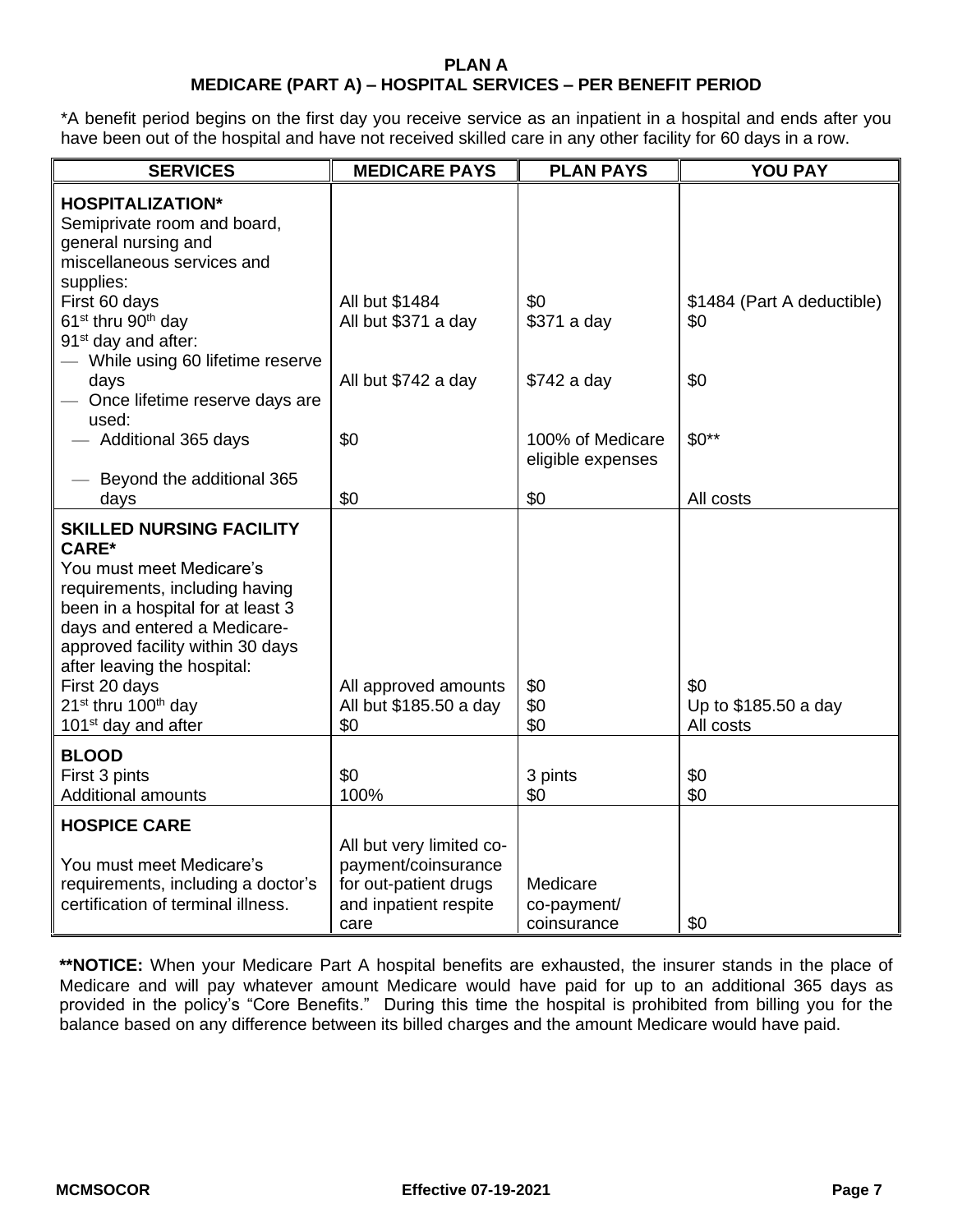# **PLAN A**

### **MEDICARE (PART B) – MEDICAL SERVICES – PER CALENDAR YEAR**

\*Once you have been billed \$203 of Medicare-approved amounts for covered services (which are noted with an asterisk), your Part B deductible will have been met for the calendar year.

| <b>SERVICES</b>                                                      | <b>MEDICARE</b><br><b>PAYS</b> | <b>PLAN PAYS</b> | <b>YOU PAY</b>            |
|----------------------------------------------------------------------|--------------------------------|------------------|---------------------------|
| <b>MEDICAL EXPENSES -</b>                                            |                                |                  |                           |
| IN OR OUT OF THE HOSPITAL                                            |                                |                  |                           |
| AND OUTPATIENT HOSPITAL                                              |                                |                  |                           |
| TREATMENT, such as Physician's<br>services, inpatient and outpatient |                                |                  |                           |
| medical and surgical services and                                    |                                |                  |                           |
| supplies, physical and speech                                        |                                |                  |                           |
| therapy, diagnostic tests, durable                                   |                                |                  |                           |
| medical equipment,                                                   |                                |                  |                           |
| First \$203 of Medicare                                              |                                |                  |                           |
| Approved Amounts*                                                    | \$0                            | \$0              | \$203 (Part B deductible) |
| <b>Remainder of Medicare</b>                                         |                                |                  |                           |
| <b>Approved Amounts</b><br><b>PART B EXCESS CHARGES</b>              | Generally 80%                  | Generally 20%    | \$0                       |
| (Above Medicare Approved                                             |                                |                  |                           |
| Amounts)                                                             | \$0                            | \$0              | All costs                 |
| <b>BLOOD</b>                                                         |                                |                  |                           |
| First 3 pints                                                        | \$0                            | All costs        | \$0                       |
| Next \$203 of Medicare Approved                                      |                                |                  |                           |
| Amounts*                                                             | \$0                            | \$0              | \$203 (Part B deductible) |
| Remainder of Medicare Approved                                       |                                |                  |                           |
| Amounts                                                              | 80%                            | 20%              | \$0                       |
| <b>CLINICAL LABORATORY</b>                                           |                                |                  |                           |
| <b>SERVICES - TESTS FOR</b>                                          |                                |                  |                           |
| <b>DIAGNOSTIC SERVICES</b>                                           | 100%                           | \$0              | \$0                       |

## **PARTS A & B**

| <b>SERVICES</b>              | <b>MEDICARE PAYS</b> | <b>PLAN PAYS</b> | <b>YOU PAY</b>            |
|------------------------------|----------------------|------------------|---------------------------|
| <b>HOME HEALTH CARE</b>      |                      |                  |                           |
| <b>MEDICARE APPROVED</b>     |                      |                  |                           |
| <b>SERVICES</b>              |                      |                  |                           |
| Medically necessary skilled  |                      |                  |                           |
| care services and medical    |                      |                  |                           |
| supplies                     | 100%                 | \$0              | \$0                       |
| Durable medical equipment    |                      |                  |                           |
| First \$203 of Medicare      |                      |                  |                           |
| Approved Amounts*            | \$0                  | \$0              | \$203 (Part B deductible) |
| <b>Remainder of Medicare</b> |                      |                  |                           |
| <b>Approved Amounts</b>      | 80%                  | 20%              | \$0                       |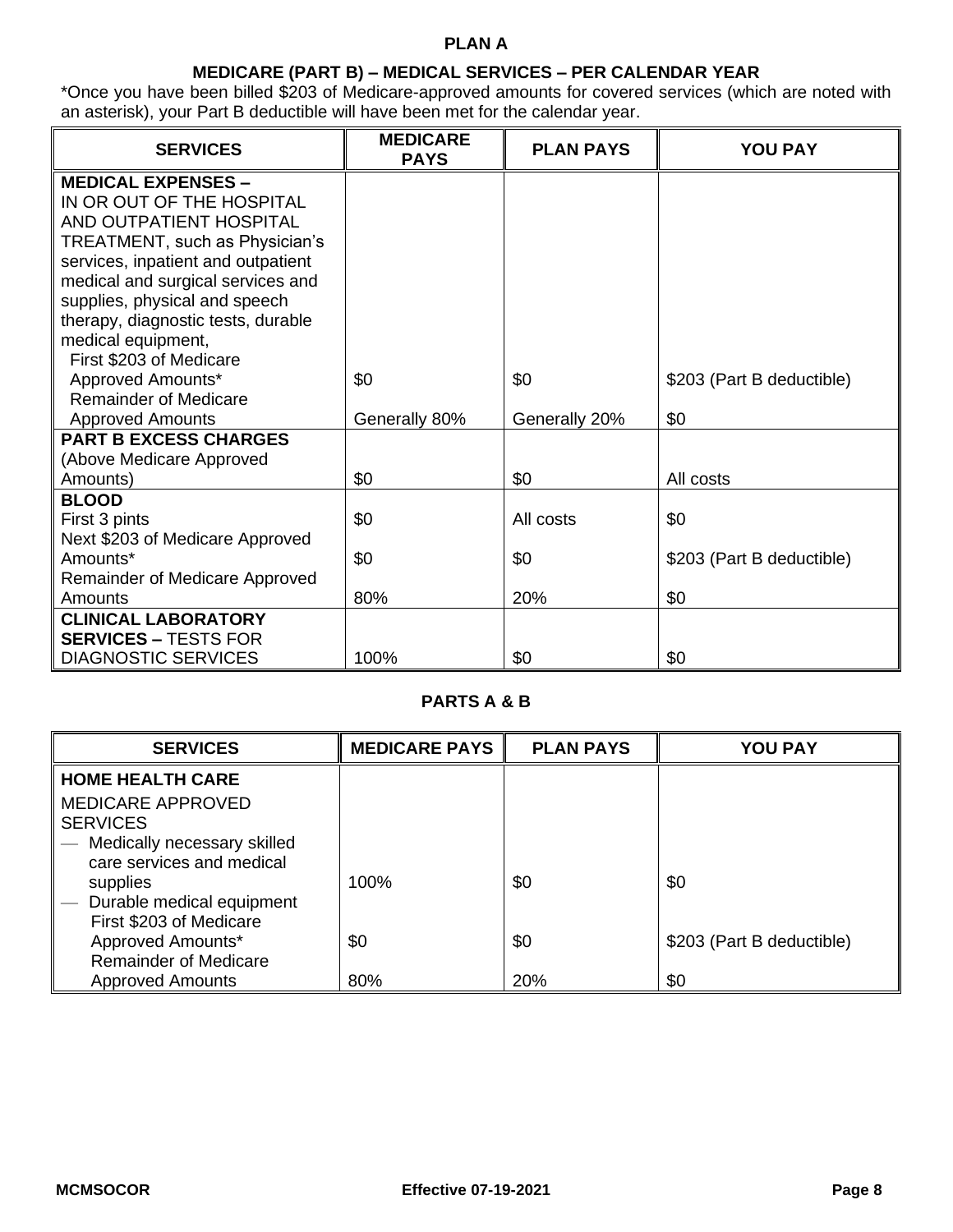### **PLAN F**

### **MEDICARE (PART A) – HOSPITAL SERVICES – PER BENEFIT PERIOD**

\*A benefit period begins on the first day you receive service as an inpatient in a hospital and ends after you have been out of the hospital and have not received skilled care in any other facility for 60 days in a row.

| <b>SERVICES</b>                                              | <b>MEDICARE PAYS</b>                           | $\ldots$ and $\ldots$<br><b>PLAN PAYS</b> | <b>YOU PAY</b> |
|--------------------------------------------------------------|------------------------------------------------|-------------------------------------------|----------------|
| <b>HOSPITALIZATION*</b>                                      |                                                |                                           |                |
| Semiprivate room and                                         |                                                |                                           |                |
| board, general nursing and                                   |                                                |                                           |                |
| miscellaneous services                                       |                                                |                                           |                |
| and supplies:                                                |                                                |                                           |                |
| First 60 days                                                | All but \$1484                                 | \$1484 (Part A deductible)                | \$0            |
| 61 <sup>st</sup> thru 90 <sup>th</sup> day                   | All but \$371 a day                            | \$371 a day                               | \$0            |
| 91 <sup>st</sup> day and after:                              |                                                |                                           |                |
| - While using 60 lifetime                                    |                                                |                                           |                |
| reserve days                                                 | All but \$742 a day                            | \$742 a day                               | \$0            |
| - Once lifetime reserve                                      |                                                |                                           |                |
| days are used:                                               |                                                |                                           |                |
| - Additional 365 days                                        | \$0                                            | 100% of Medicare eligible                 | $$0**$         |
|                                                              |                                                | expenses                                  |                |
| - Beyond the additional                                      |                                                |                                           |                |
| 365 days                                                     | \$0                                            | \$0                                       | All costs      |
| <b>SKILLED NURSING</b>                                       |                                                |                                           |                |
| <b>FACILITY CARE*</b>                                        |                                                |                                           |                |
| You must meet Medicare's                                     |                                                |                                           |                |
| requirements, including                                      |                                                |                                           |                |
| having been in a hospital                                    |                                                |                                           |                |
| for at least 3 days and                                      |                                                |                                           |                |
| entered a Medicare-                                          |                                                |                                           |                |
| approved facility within 30                                  |                                                |                                           |                |
| days after leaving the                                       |                                                |                                           |                |
| hospital:                                                    |                                                |                                           | \$0            |
| First 20 days<br>21 <sup>st</sup> thru 100 <sup>th</sup> day | All approved amounts<br>All but \$185.50 a day | \$0<br>Up to \$185.50 a day               | \$0            |
| 101 <sup>st</sup> day and after                              | \$0                                            | \$0                                       | All costs      |
| <b>BLOOD</b>                                                 |                                                |                                           |                |
| First 3 pints                                                | \$0                                            | 3 pints                                   | \$0            |
| Additional amounts                                           | 100%                                           | \$0                                       | \$0            |
| <b>HOSPICE CARE</b>                                          |                                                |                                           |                |
| You must meet Medicare's                                     | All but very limited co-                       |                                           |                |
| requirements, including a                                    | payment/coinsurance for                        | Medicare                                  |                |
| certification<br>doctor's<br>of                              | outpatient drugs and                           | co-payment/                               |                |
| terminal illness.                                            | inpatient respite care                         | coinsurance                               | \$0            |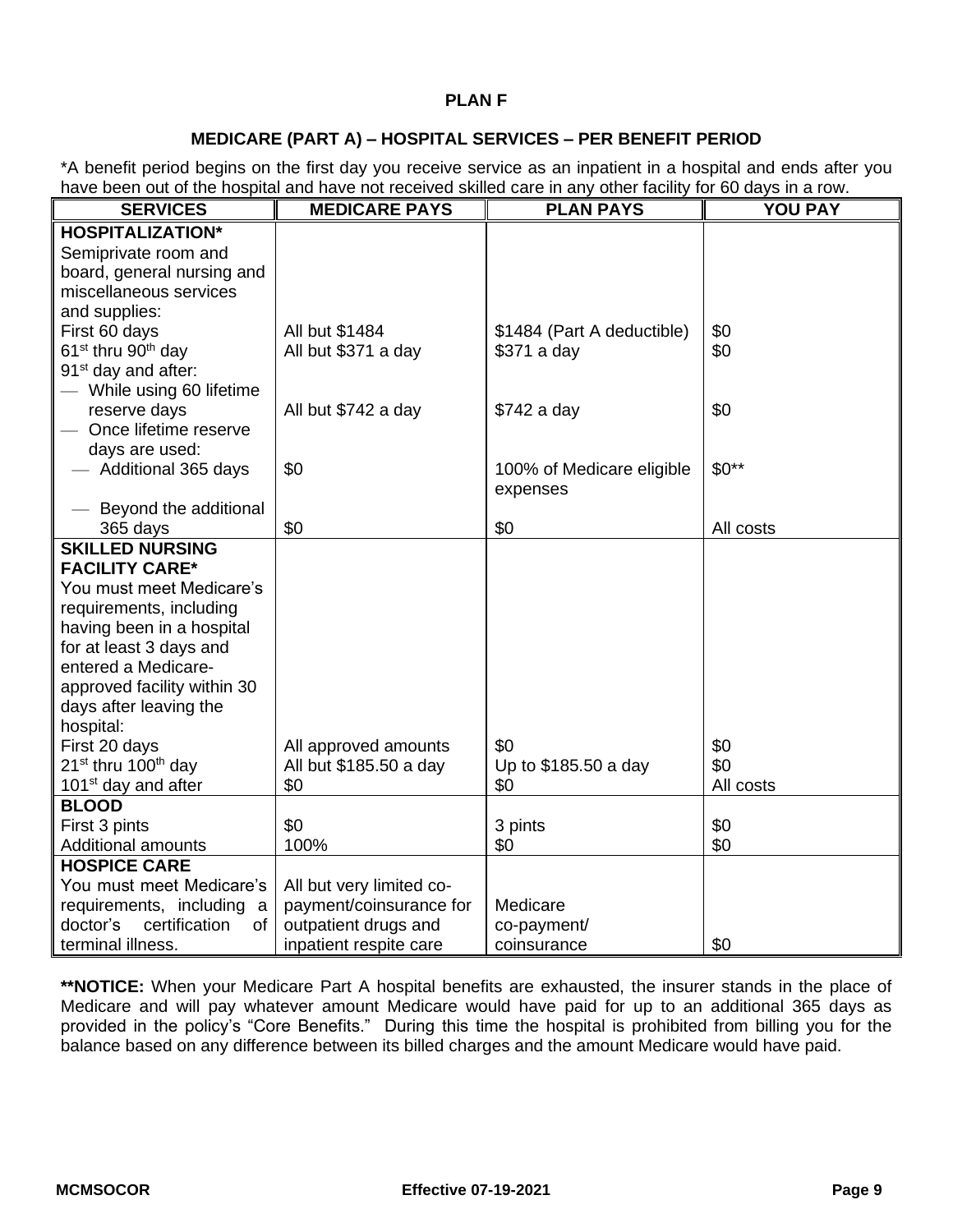#### **PLAN F**

## **MEDICARE (PART B) – MEDICAL SERVICES – PER CALENDAR YEAR**

\*Once you have been billed \$203 of Medicare-approved amounts for covered services (which are noted with an asterisk), your Part B deductible will have been met for the calendar year.

| <b>SERVICES</b>                               | <b>MEDICARE PAYS</b> | <b>PLAN PAYS</b>          | <b>YOU PAY</b> |
|-----------------------------------------------|----------------------|---------------------------|----------------|
| <b>MEDICAL EXPENSES -</b>                     |                      |                           |                |
| IN OR OUT OF THE HOSPITAL                     |                      |                           |                |
| AND OUTPATIENT HOSPITAL                       |                      |                           |                |
| TREATMENT, such as Physician's                |                      |                           |                |
| services, inpatient and outpatient            |                      |                           |                |
| medical and surgical services and             |                      |                           |                |
| supplies, physical and speech                 |                      |                           |                |
| therapy, diagnostic tests, durable            |                      |                           |                |
| medical equipment,<br>First \$203 of Medicare |                      |                           |                |
| Approved Amounts*                             | \$0                  | \$203 (Part B deductible) | \$0            |
| <b>Remainder of Medicare</b>                  |                      |                           |                |
| <b>Approved Amounts</b>                       | Generally 80%        | Generally 20%             | \$0            |
| <b>PART B EXCESS CHARGES</b>                  |                      |                           |                |
| (Above Medicare Approved                      |                      |                           |                |
| Amounts)                                      | \$0                  | 100%                      | \$0            |
| <b>BLOOD</b>                                  |                      |                           |                |
| First 3 pints                                 | \$0                  | All costs                 | \$0            |
| Next \$203 of Medicare Approved               |                      |                           |                |
| amounts*                                      | \$0                  | \$203 (Part B deductible) | \$0            |
| Remainder of Medicare Approved                |                      |                           |                |
| amounts                                       | 80%                  | 20%                       | \$0            |
| <b>CLINICAL LABORATORY</b>                    |                      |                           |                |
| <b>SERVICES - TESTS FOR</b>                   |                      |                           |                |
| <b>DIAGNOSTIC SERVICES</b>                    | 100%                 | \$0                       | \$0            |

**PARTS A & B**

| <b>SERVICES</b>              | <b>MEDICARE PAYS</b> | <b>PLAN PAYS</b>          | <b>YOU PAY</b> |
|------------------------------|----------------------|---------------------------|----------------|
| <b>HOME HEALTH CARE</b>      |                      |                           |                |
| <b>MEDICARE APPROVED</b>     |                      |                           |                |
| <b>SERVICES</b>              |                      |                           |                |
| Medically necessary skilled  |                      |                           |                |
| care services and medical    |                      |                           |                |
| supplies                     | 100%                 | \$0                       | \$0            |
| Durable medical equipment    |                      |                           |                |
| First \$203 of Medicare      |                      |                           |                |
| Approved Amounts*            | \$0                  | \$203 (Part B deductible) | \$0            |
| <b>Remainder of Medicare</b> |                      |                           |                |
| <b>Approved Amounts</b>      | 80%                  | 20%                       | \$0            |

### **OTHER SERVICES – NOT COVERED BY MEDICARE**

| <b>SERVICES</b>                                                                                                                                                                   | <b>MEDICARE PAYS</b> | <b>PLAN PAYS</b>                                           | <b>YOU PAY</b>                                                    |
|-----------------------------------------------------------------------------------------------------------------------------------------------------------------------------------|----------------------|------------------------------------------------------------|-------------------------------------------------------------------|
| <b>FOREIGN TRAVEL - NOT</b><br><b>COVERED BY MEDICARE</b><br>Medically necessary emergency<br>care services beginning during<br>the first 60 days of each trip<br>outside the USA |                      |                                                            |                                                                   |
| First \$250 each calendar year<br>Remainder of charges                                                                                                                            | \$0<br>\$0           | \$0<br>80% to a lifetime<br>maximum benefit of<br>\$50,000 | \$250<br>20% and amounts<br>over the \$50,000<br>lifetime maximum |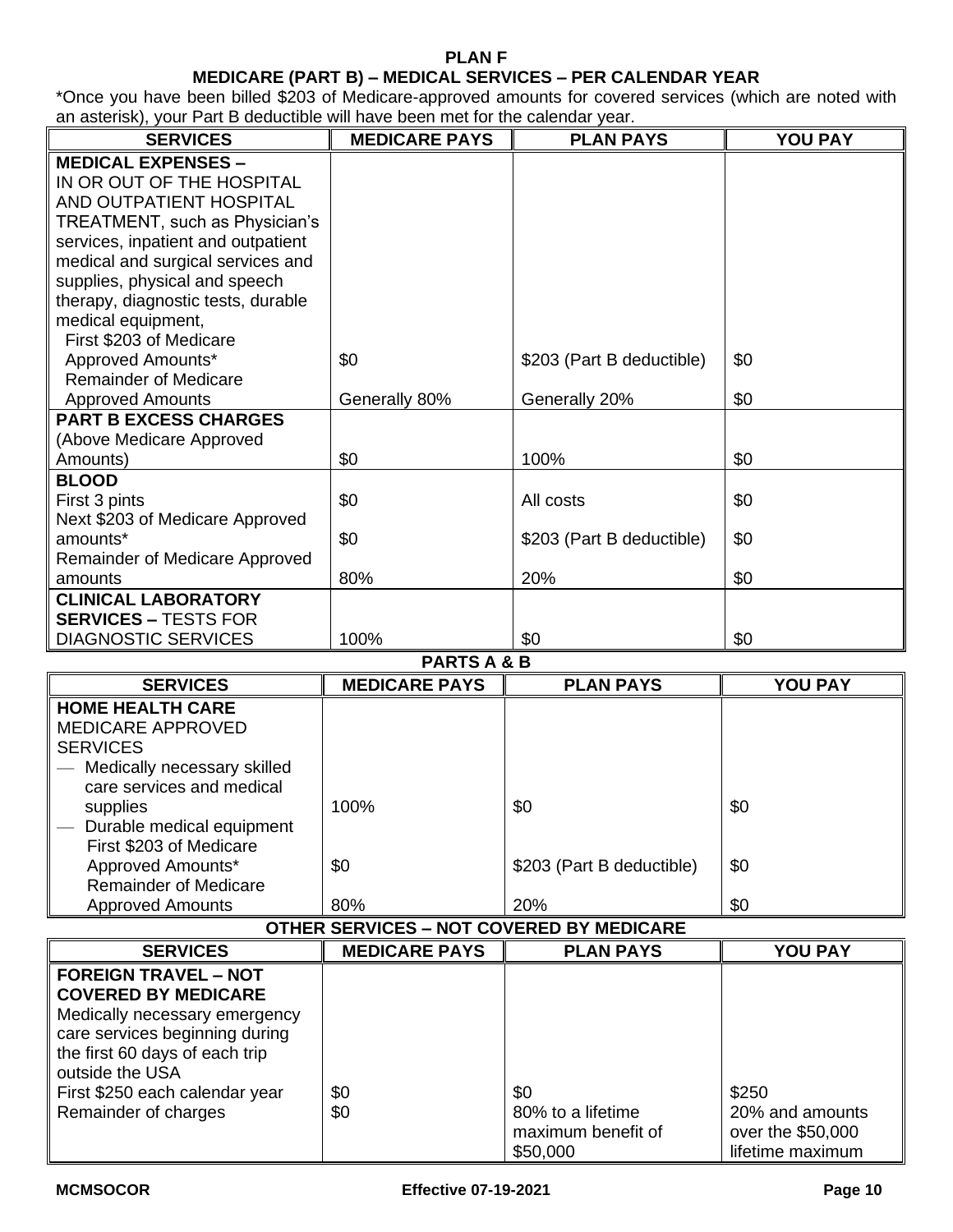## **MEDICARE (PART A) – HOSPITAL SERVICES – PER BENEFIT PERIOD**

\*A benefit period begins on the first day you receive service as an inpatient in a hospital and ends after you have been out of the hospital and have not received skilled care in any other facility for 60 days in a row.

| <b>SERVICES</b>                                                                                                                                                                                                                                                                                                       | <b>MEDICARE PAYS</b>                                                                                      | <b>PLAN PAYS</b>                          | YOU PAY    |
|-----------------------------------------------------------------------------------------------------------------------------------------------------------------------------------------------------------------------------------------------------------------------------------------------------------------------|-----------------------------------------------------------------------------------------------------------|-------------------------------------------|------------|
| <b>HOSPITALIZATION*</b><br>Semiprivate room and board,<br>general nursing and<br>miscellaneous services and<br>supplies:                                                                                                                                                                                              |                                                                                                           |                                           |            |
| First 60 days<br>61 <sup>st</sup> thru 90 <sup>th</sup> day<br>91 <sup>st</sup> day and after:<br>- While using 60 lifetime                                                                                                                                                                                           | All but \$1484<br>All but \$371 a day                                                                     | \$1484 (Part A deductible)<br>\$371 a day | \$0<br>\$0 |
| reserve days<br>- Once lifetime reserve days<br>are used:                                                                                                                                                                                                                                                             | All but \$742 a day                                                                                       | \$742 a day                               | \$0        |
| - Additional 365 days                                                                                                                                                                                                                                                                                                 | \$0                                                                                                       | 100% of Medicare eligible<br>expenses     | $$0**$     |
| Beyond the additional 365<br>days                                                                                                                                                                                                                                                                                     | \$0                                                                                                       | \$0                                       | All costs  |
| <b>SKILLED NURSING FACILITY</b><br><b>CARE*</b><br>You must meet Medicare's<br>requirements, including having<br>been in a hospital for at least 3<br>days and entered a Medicare-<br>approved facility within 30 days<br>after leaving the hospital:<br>First 20 days<br>21 <sup>st</sup> thru 100 <sup>th</sup> day | All approved amounts<br>All but \$185.50 a day                                                            | \$0                                       | \$0<br>\$0 |
| 101 <sup>st</sup> day and after                                                                                                                                                                                                                                                                                       | \$0                                                                                                       | Up to \$185.50 a day<br>\$0               | All costs  |
| <b>BLOOD</b><br>First 3 pints<br><b>Additional amounts</b>                                                                                                                                                                                                                                                            | \$0<br>100%                                                                                               | 3 pints<br>\$0                            | \$0<br>\$0 |
| <b>HOSPICE CARE</b><br>You must meet Medicare's<br>requirements, including a<br>doctor's certification of terminal<br>illness.                                                                                                                                                                                        | All but very limited co-<br>payment/coinsurance<br>for out-patient drugs<br>and inpatient respite<br>care | Medicare<br>co-payment/<br>coinsurance    | \$0        |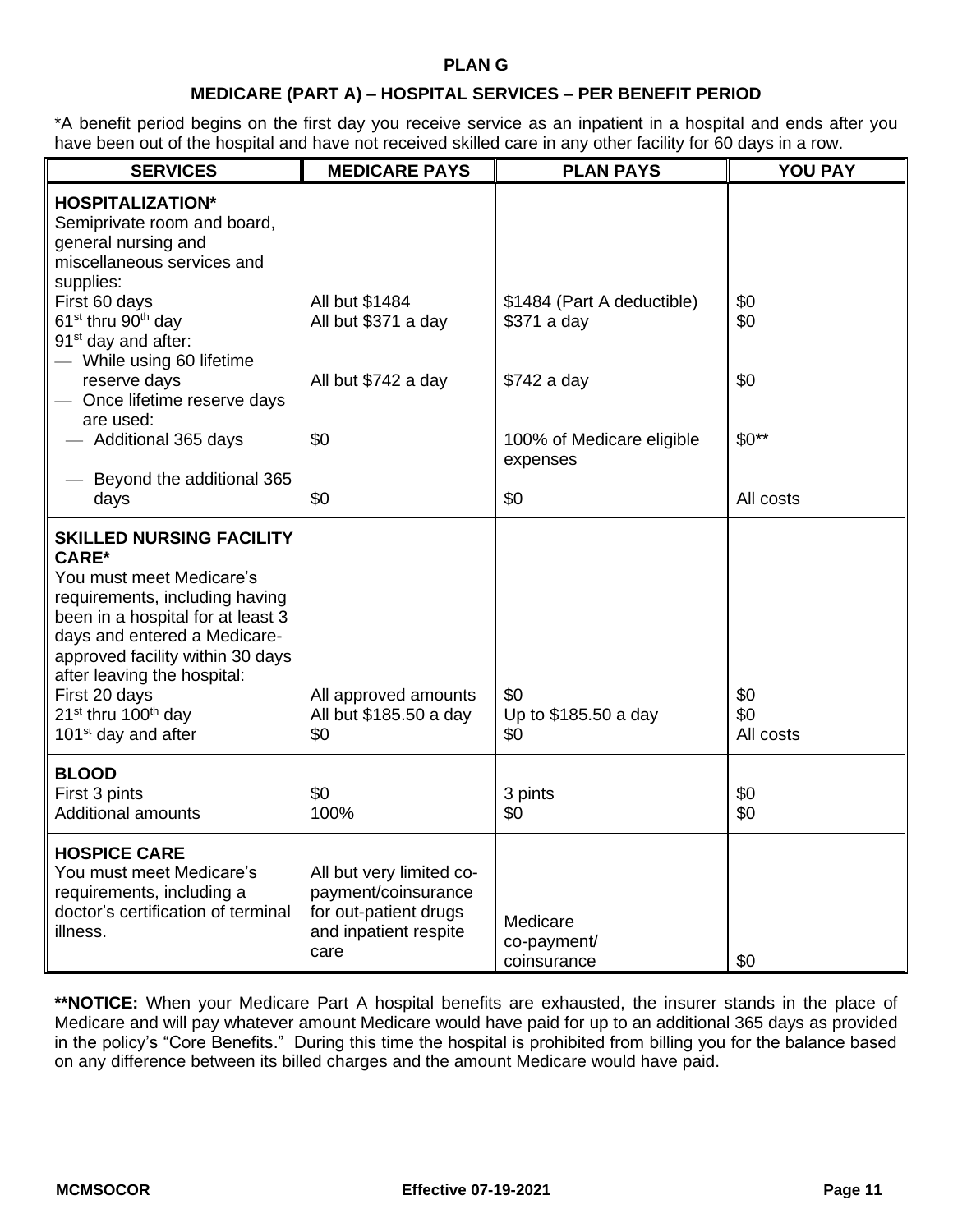## **PLAN G**

# **MEDICARE (PART B) – MEDICAL SERVICES – PER CALENDAR YEAR**

\*Once you have been billed \$203 of Medicare-approved amounts for covered services (which are noted with an asterisk), your Part B deductible will have been met for the calendar year.

| <b>SERVICES</b>                   | <b>MEDICARE PAYS</b> | <b>PLAN PAYS</b> | <b>YOU PAY</b>            |
|-----------------------------------|----------------------|------------------|---------------------------|
| <b>MEDICAL EXPENSES -</b>         |                      |                  |                           |
| IN OR OUT OF THE HOSPITAL         |                      |                  |                           |
| AND OUTPATIENT HOSPITAL           |                      |                  |                           |
| TREATMENT, such as                |                      |                  |                           |
| Physician's services, inpatient   |                      |                  |                           |
| and outpatient medical and        |                      |                  |                           |
| surgical services and supplies,   |                      |                  |                           |
| physical and speech therapy,      |                      |                  |                           |
| diagnostic tests, durable medical |                      |                  |                           |
| equipment,                        |                      |                  |                           |
| First \$203 of Medicare           |                      |                  |                           |
| Approved Amounts*                 | \$0                  | \$0              | \$203 (Part B deductible) |
| <b>Remainder of Medicare</b>      |                      |                  |                           |
| <b>Approved Amounts</b>           | Generally 80%        | Generally 20%    | \$0                       |
| <b>PART B EXCESS CHARGES</b>      |                      |                  |                           |
| (Above Medicare Approved          |                      |                  |                           |
| Amounts)                          | \$0                  | 100%             | 0%                        |
| <b>BLOOD</b>                      |                      |                  |                           |
| First 3 pints                     | \$0                  | All costs        | \$0                       |
| Next \$203 of Medicare            |                      |                  |                           |
| Approved Amounts*                 | \$0                  | \$0              | \$203 (Part B deductible) |
| <b>Remainder of Medicare</b>      |                      |                  |                           |
| <b>Approved Amounts</b>           | 80%                  | 20%              | \$0                       |
| <b>CLINICAL LABORATORY</b>        |                      |                  |                           |
| <b>SERVICES - TESTS FOR</b>       |                      |                  |                           |
| <b>DIAGNOSTIC SERVICES</b>        | 100%                 | \$0              | \$0                       |

#### **PARTS A & B**

| <b>SERVICES</b>                                     | <b>MEDICARE PAYS</b> | <b>PLAN PAYS</b> | <b>YOU PAY</b>            |
|-----------------------------------------------------|----------------------|------------------|---------------------------|
| <b>HOME HEALTH CARE</b><br><b>MEDICARE APPROVED</b> |                      |                  |                           |
| <b>SERVICES</b>                                     |                      |                  |                           |
| Medically necessary skilled                         |                      |                  |                           |
| care services and medical                           |                      |                  |                           |
| supplies                                            | 100%                 | \$0              | \$0                       |
| Durable medical equipment                           |                      |                  |                           |
| First \$203 of Medicare                             |                      |                  |                           |
| Approved Amounts*                                   | \$0                  | \$0              | \$203 (Part B deductible) |
| <b>Remainder of Medicare</b>                        |                      |                  |                           |
| <b>Approved Amounts</b>                             | 80%                  | 20%              | \$0                       |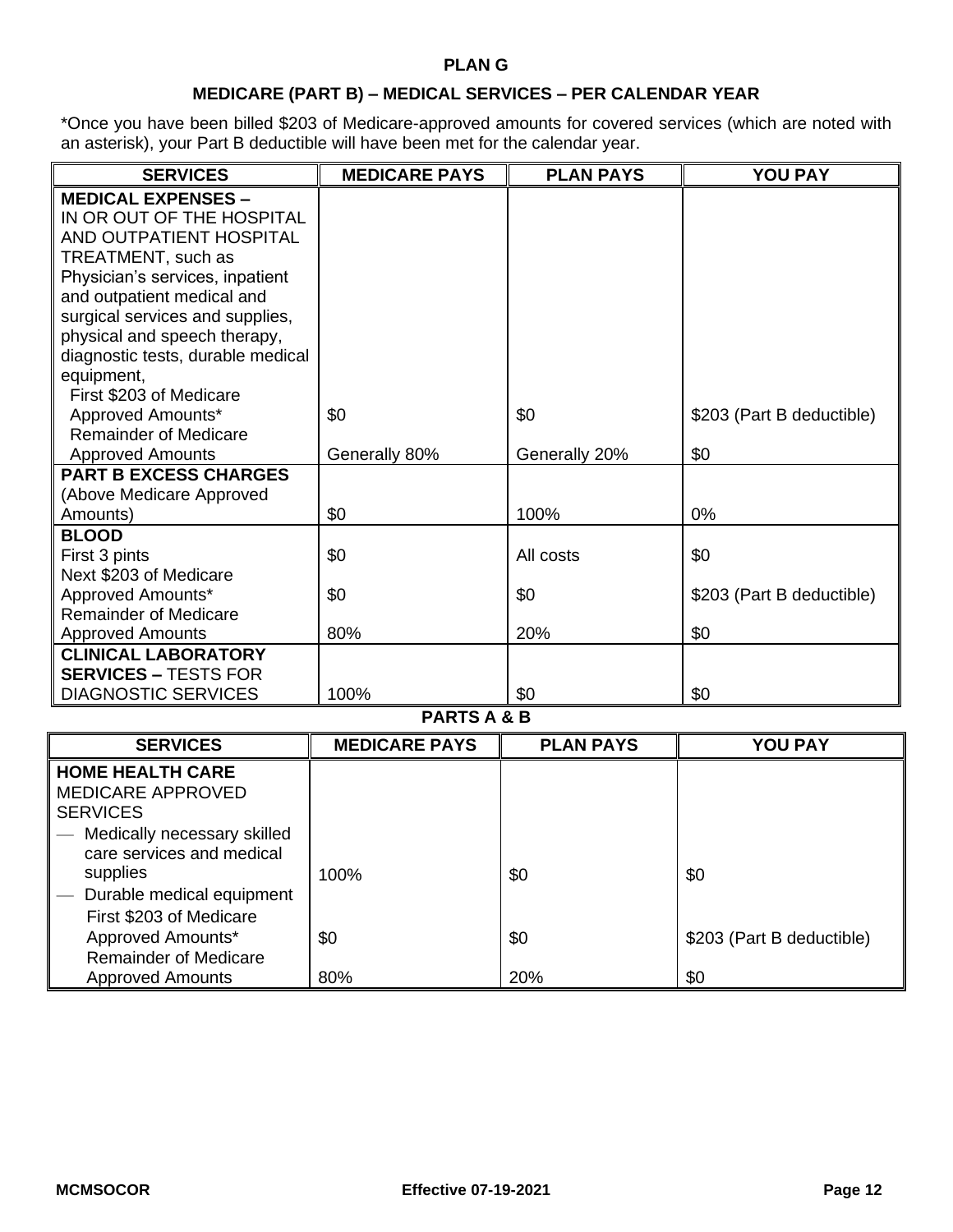| OTHER BENEFITS – NOT COVERED BY MEDICARE                                                                                                               |                      |                                                      |                                                       |
|--------------------------------------------------------------------------------------------------------------------------------------------------------|----------------------|------------------------------------------------------|-------------------------------------------------------|
| <b>SERVICES</b>                                                                                                                                        | <b>MEDICARE PAYS</b> | <b>PLAN PAYS</b>                                     | <b>YOU PAY</b>                                        |
| <b>FOREIGN TRAVEL - NOT</b><br><b>COVERED BY MEDICARE</b>                                                                                              |                      |                                                      |                                                       |
| Medically necessary emergency<br>care services beginning during<br>the first 60 days of each trip<br>outside the USA<br>First \$250 each calendar year | \$0                  | \$0                                                  | \$250                                                 |
| Remainder of Charges                                                                                                                                   | \$0                  | 80% to a lifetime<br>maximum benefit of<br>\$50,000. | 20% and amounts over the<br>\$50,000 lifetime maximum |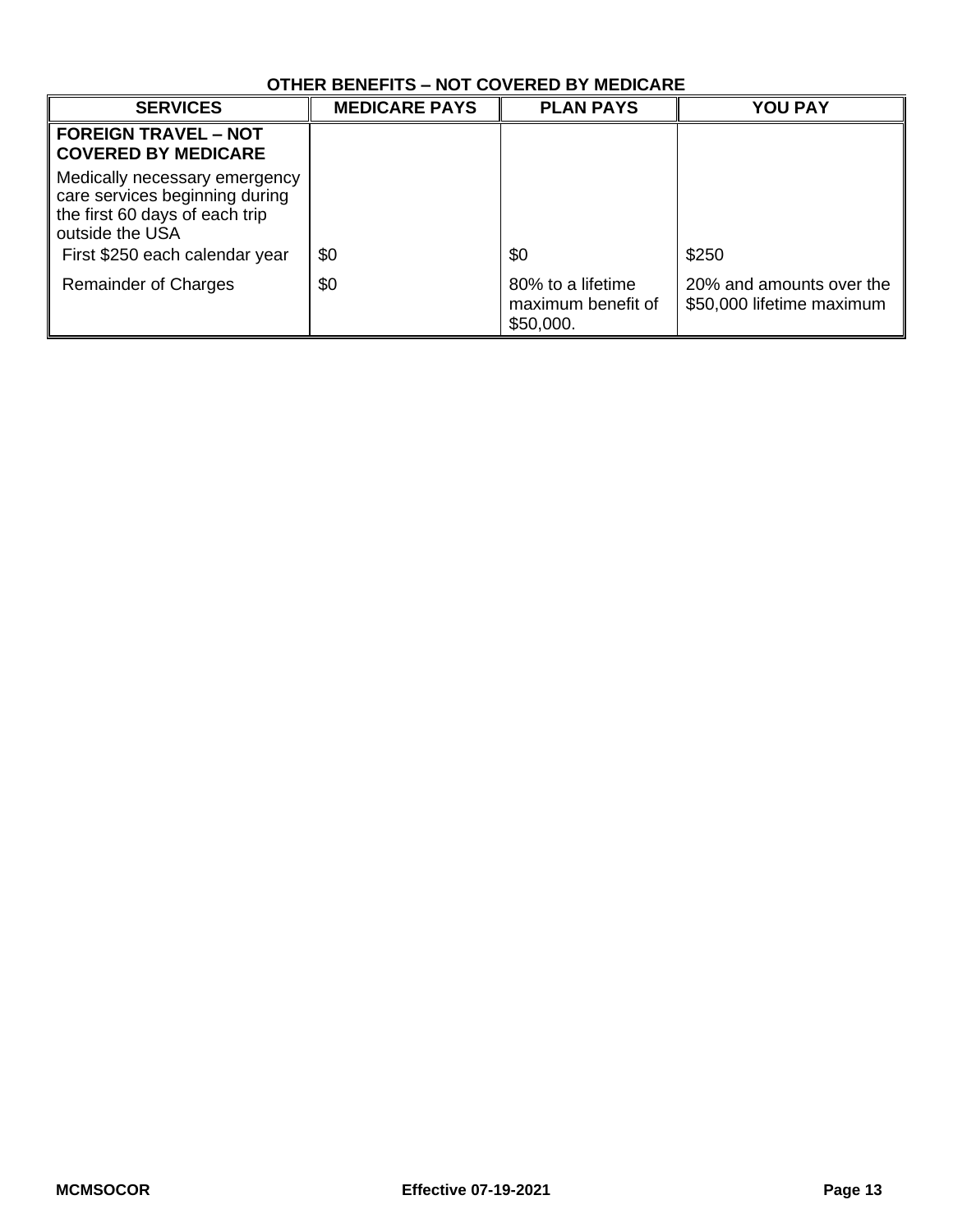### **PLAN N**

### **MEDICARE (PART A) – HOSPITAL SERVICES – PER BENEFIT PERIOD**

\*A benefit period begins on the first day you receive service as an inpatient in a hospital and ends after you have been out of the hospital and have not received skilled care in any other facility for 60 days in a row.

| have been out of the hospital and have not recorded onlined eare in any other hability for occupant a row.<br><b>SERVICES</b>                                                                                                                                                                                                                            | <b>MEDICARE PAYS</b>                                                                                      | <b>PLAN PAYS</b>                          | <b>YOU PAY</b>          |
|----------------------------------------------------------------------------------------------------------------------------------------------------------------------------------------------------------------------------------------------------------------------------------------------------------------------------------------------------------|-----------------------------------------------------------------------------------------------------------|-------------------------------------------|-------------------------|
| <b>HOSPITALIZATION*</b><br>Semiprivate room and board,<br>general nursing and<br>miscellaneous services and<br>supplies:                                                                                                                                                                                                                                 |                                                                                                           |                                           |                         |
| First 60 days<br>61 <sup>st</sup> thru 90 <sup>th</sup> day<br>91 <sup>st</sup> day and after:<br>- While using 60 lifetime                                                                                                                                                                                                                              | All but \$1484<br>All but \$371 a day                                                                     | \$1484 (Part A deductible)<br>\$371 a day | \$0<br>\$0              |
| reserve days<br>- Once lifetime reserve days<br>are used:                                                                                                                                                                                                                                                                                                | All but \$742 a day                                                                                       | \$742 a day                               | \$0                     |
| - Additional 365 days<br>- Beyond the additional 365                                                                                                                                                                                                                                                                                                     | \$0                                                                                                       | 100% of Medicare eligible<br>expenses     | $$0**$                  |
| days                                                                                                                                                                                                                                                                                                                                                     | \$0                                                                                                       | \$0                                       | All costs               |
| <b>SKILLED NURSING FACILITY</b><br><b>CARE*</b><br>You must meet Medicare's<br>requirements, including having<br>been in a hospital for at least 3<br>days and entered a Medicare-<br>approved facility within 30 days<br>after leaving the hospital:<br>First 20 days<br>21 <sup>st</sup> thru 100 <sup>th</sup> day<br>101 <sup>st</sup> day and after | All approved amounts<br>All but \$185.50 a day<br>\$0                                                     | \$0<br>Up to \$185.50 a day<br>\$0        | \$0<br>\$0<br>All costs |
| <b>BLOOD</b><br>First 3 pints<br><b>Additional amounts</b>                                                                                                                                                                                                                                                                                               | \$0<br>100%                                                                                               | 3 pints<br>\$0                            | \$0<br>\$0              |
| <b>HOSPICE CARE</b><br>You must meet Medicare's<br>requirements, including a<br>doctor's certification of terminal<br>illness.                                                                                                                                                                                                                           | All but very limited co-<br>payment/coinsurance<br>for out-patient drugs<br>and inpatient respite<br>care | Medicare<br>co-payment/<br>coinsurance    | \$0                     |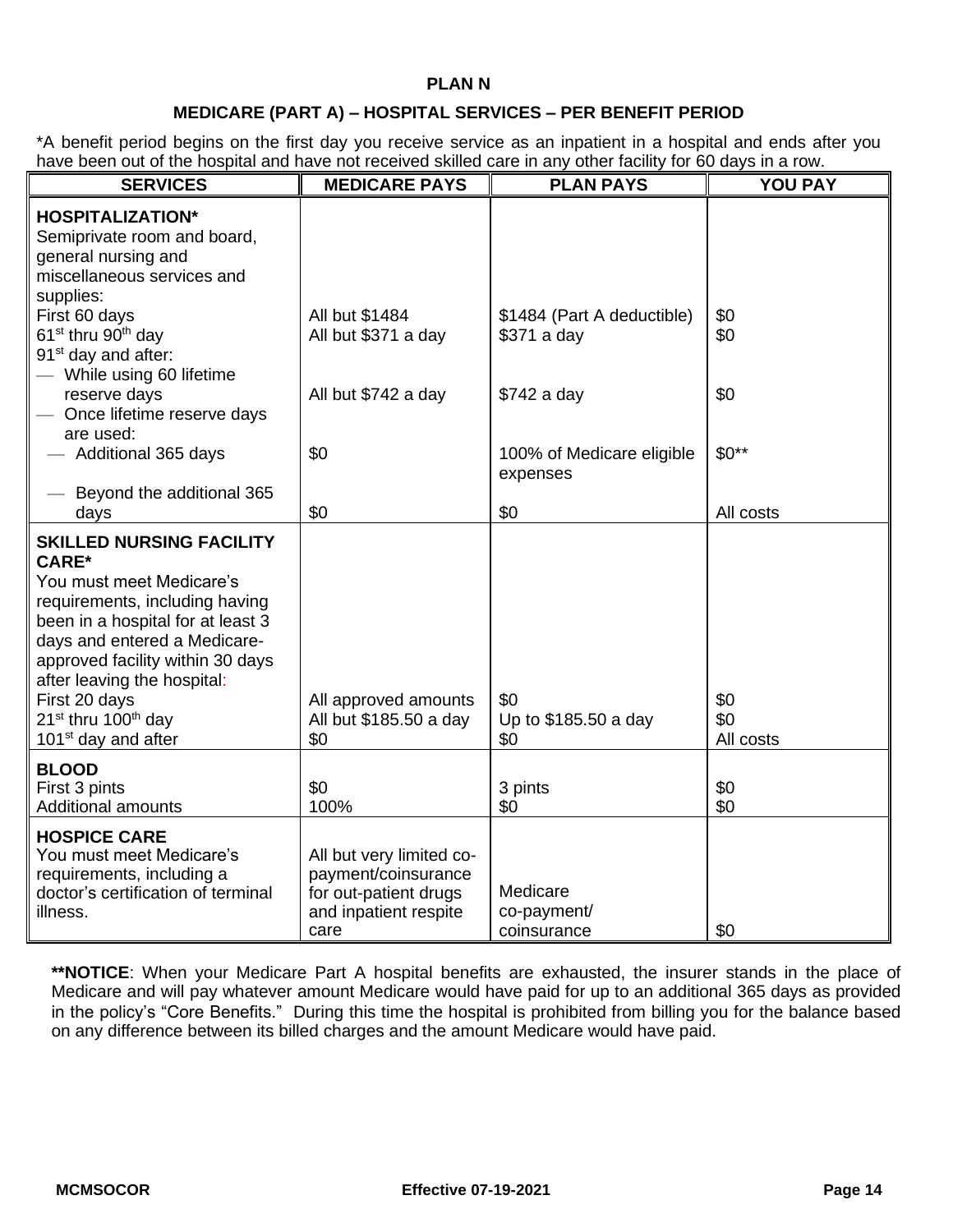## **PLAN N**

# **MEDICARE (PART B) – MEDICAL SERVICES – PER CALENDAR YEAR**

\*Once you have been billed \$203 of Medicare-approved amounts for covered services (which are noted with an asterisk), your Part B deductible will have been met for the calendar year.

| <b>SERVICES</b>                                                                                                                                                                                                                                                                                                                                                                                           | <b>MEDICARE PAYS</b> | <b>PLAN PAYS</b>                                                                                                                                                                                                                                                                              | <b>YOU PAY</b>                                                                                                                                                                                                                                                            |
|-----------------------------------------------------------------------------------------------------------------------------------------------------------------------------------------------------------------------------------------------------------------------------------------------------------------------------------------------------------------------------------------------------------|----------------------|-----------------------------------------------------------------------------------------------------------------------------------------------------------------------------------------------------------------------------------------------------------------------------------------------|---------------------------------------------------------------------------------------------------------------------------------------------------------------------------------------------------------------------------------------------------------------------------|
| <b>MEDICAL EXPENSES -</b><br>IN OR OUT OF THE HOSPITAL<br>AND OUTPATIENT HOSPITAL<br>TREATMENT, such as<br>Physician's services, inpatient<br>and outpatient medical and<br>surgical services and supplies,<br>physical and speech therapy,<br>diagnostic tests, durable medical<br>equipment,<br>First \$203 of Medicare<br>Approved Amounts*<br><b>Remainder of Medicare</b><br><b>Approved Amounts</b> | \$0<br>Generally 80% | \$0<br>Balance, other<br>than up to \$20 per<br>office visit and up<br>to \$50 per<br>emergency room<br>visit. The co-<br>payment of up to<br>\$50 is waived if<br>the insured is<br>admitted to any<br>hospital and the<br>emergency visit is<br>covered as a<br>Medicare Part A<br>expense. | \$203 (Part B deductible)<br>Up to \$20 per office visit and<br>up to \$50 per emergency<br>room visit. The co-payment<br>of up to \$50 is waived if the<br>insured is admitted to any<br>hospital and the emergency<br>visit is covered as a<br>Medicare Part A expense. |
| <b>PART B EXCESS CHARGES</b><br>(Above Medicare Approved<br>Amounts)                                                                                                                                                                                                                                                                                                                                      | \$0                  | \$0                                                                                                                                                                                                                                                                                           | All costs                                                                                                                                                                                                                                                                 |
| <b>BLOOD</b><br>First 3 pints<br>Next \$203 of Medicare Approved                                                                                                                                                                                                                                                                                                                                          | \$0                  | All costs                                                                                                                                                                                                                                                                                     | \$0                                                                                                                                                                                                                                                                       |
| Amounts*<br>Remainder of Medicare Approved<br>Amounts                                                                                                                                                                                                                                                                                                                                                     | \$0<br>80%           | \$0<br>20%                                                                                                                                                                                                                                                                                    | \$203 (Part B deductible)<br>\$0                                                                                                                                                                                                                                          |
| <b>CLINICAL LABORATORY</b><br><b>SERVICES - TESTS FOR</b><br><b>DIAGNOSTIC SERVICES</b>                                                                                                                                                                                                                                                                                                                   | 100%                 | \$0                                                                                                                                                                                                                                                                                           | \$0                                                                                                                                                                                                                                                                       |